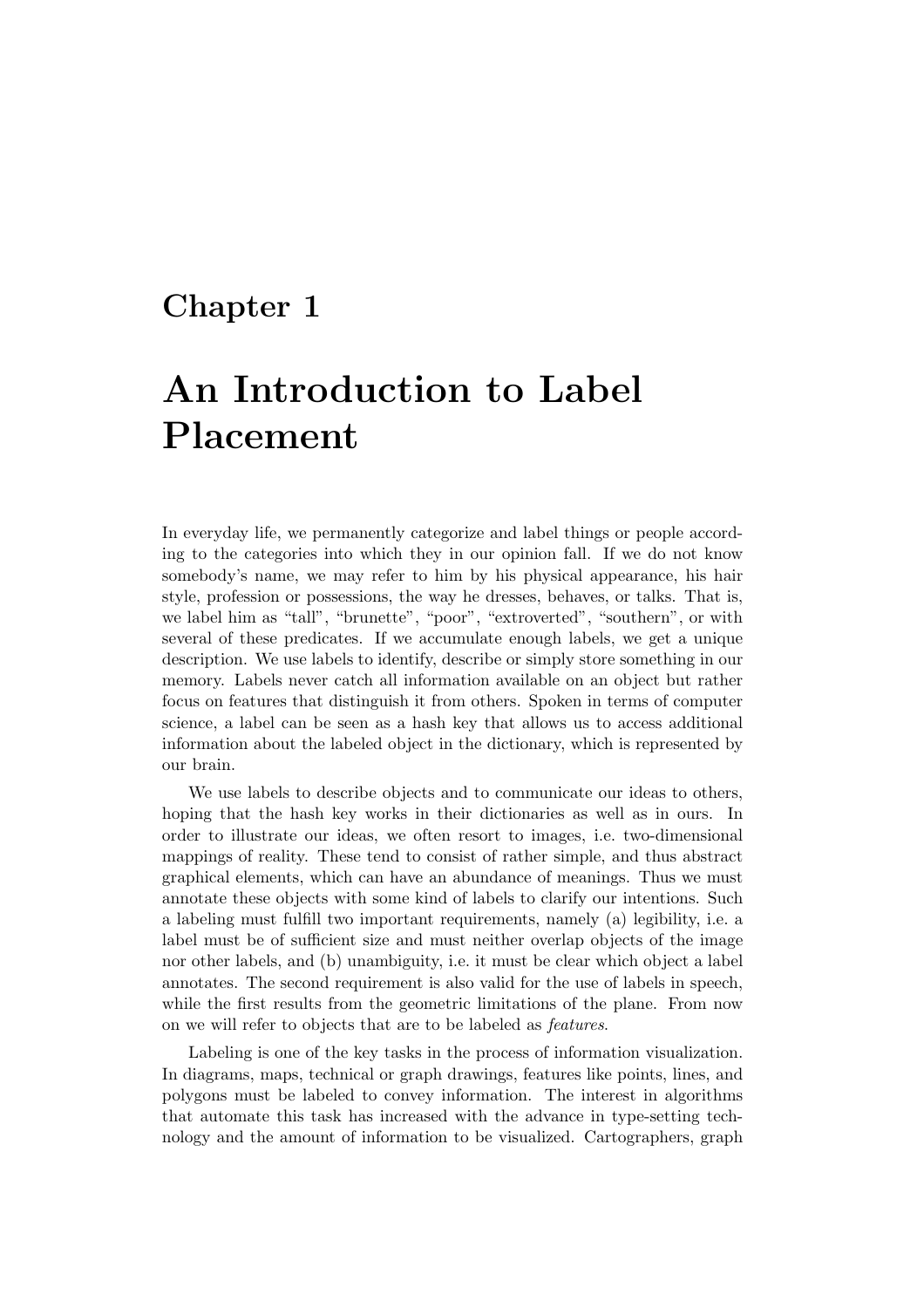drawers, and computational geometers have suggested solutions to the labeling problem such as expert systems, 0-1 integer programming, approximation algorithms, and simulated annealing to name only a few. The ACM Computational Geometry Impact Task Force report  $\lbrack C^{+}96\rbrack$  denotes label placement as an important research area. To fully comprehend the interest in automated labeling systems, one has to realize that manually labeling a map, for instance, is estimated to take fifty percent of total map production time [Mor80].

### 1.1 Historic Development

Going back in history, cartography is probably the oldest field that combined graphical with textual elements and was thus forced to deal with the labeling problem. The first record of a scaled map was found in China and is estimated to be about 2,300 years old [SZ97].

In cartography, the basis for automation was laid in the early sixties when the prominent Swiss cartographer Eduard Imhof published a catalogue of rules for label placement including good and bad examples [Imh62, Imh75]. In the same year, but independently of Imhof, Georges Alinhac, "Artiste Cartographe Principale" at the French Institut Géographique National, published the book "Cartographie Théorique et Technique", which includes a similar set of labeling guidelines [Ali62]. These first formalizations of label placement have certainly facilitated the step from craftsmanship to technology. Before, based on his taste and long work experience, a cartographer could judge a map as being "well" or "poorly" labeled, but since the publication of Imhof's and Alinhac's rules, the deficiencies of a map labeling can be named in detail. Only then, after a model was found and the objectives were made clear, could technicians and researchers without expertise in cartography start to automate the process of label placement. This was crucial for the field since the apparently most basic problem of label placement, i.e. labeling points, turned out to be hard in terms of computational complexity.

Ten years after Imhof and Alinhac declared the principles of label placement, the Israeli cartographer Pinhas Yoeli wrote the first article dealing with the automation of map labeling [Yoe72]. He suggested an interactive system consisting of a human map editor, a geographical database, an output and a "principle-of-placement" module as well as a placement and an operational program. He devoted a lot of attention to the arrangement and the interplay between the parts of his system, which must be due to the limitations in storage, computation speed and the type-setting abilities of output devices at that time. He did not give any details of his placement program, but suggested that after each run of the program, the map editor would evaluate the results and decide whether his "preliminary estimate as to the name carrying abilities of his map was too optimistic". In that case "there will be names for which the computer could not find any place". If the map editor cannot add these manually, he has to revise decisions (concerning font size, place selection) and rerun the program until a satisfactory solution is found.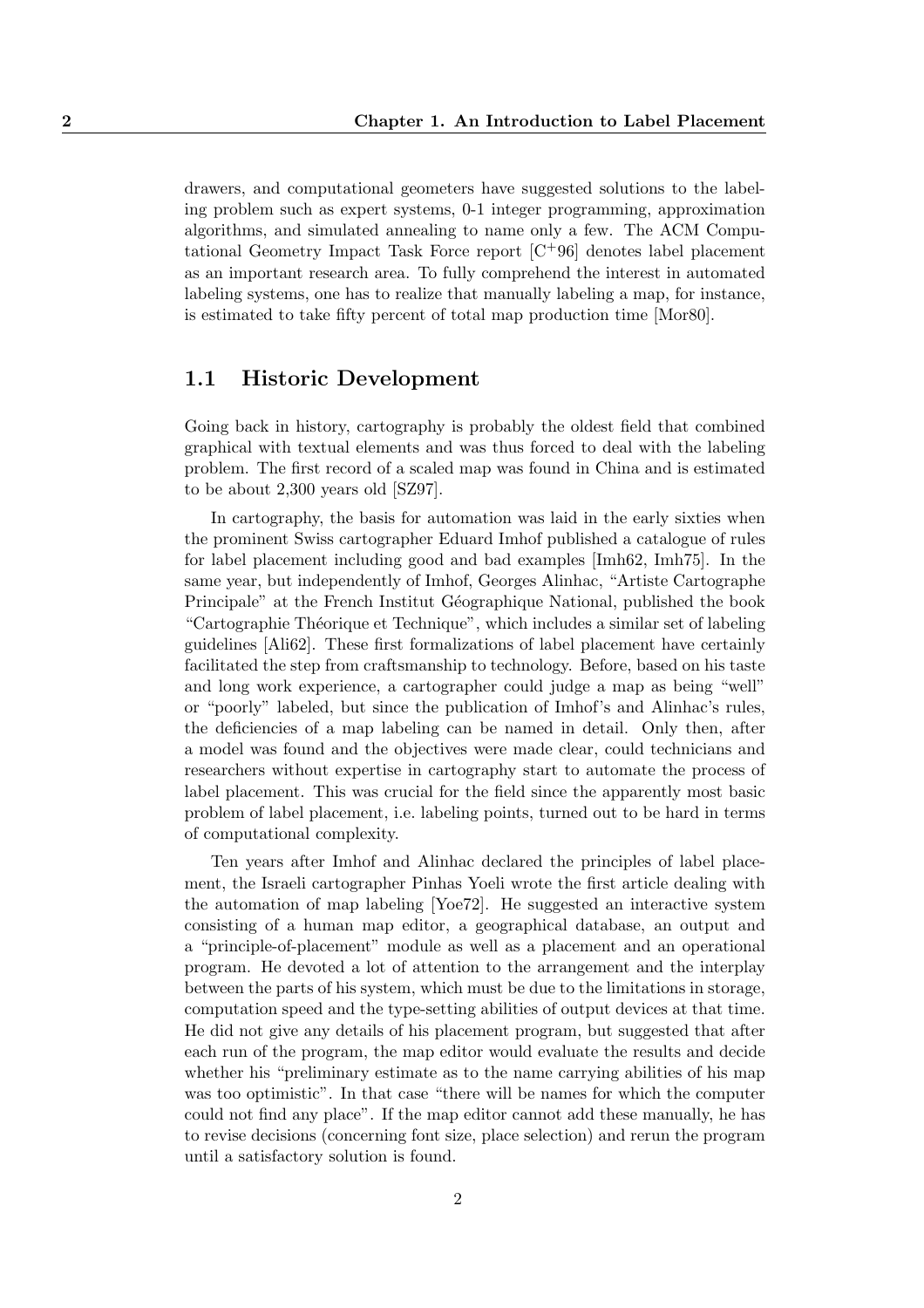

Figure 1.1: Number of publications over time in the label-placement literature.

Two articles by Boyle and a master's thesis by Wilkie at the Department of Electrical Engineering, University of Saskatchewan followed at the beginning of the seventies [Boy73, Wil73, Boy74], but it was not until the eighties that a larger number of researchers became interested in labeling problems, see Figure 1.1. The figure shows for each year the number of references contained by the Map-Labeling Bibliography [WS96], an exhaustive list of literature about (mostly automated) label placement. The Map-Labeling Bibliography was integrated into the Collection of Computer Science Bibliographies [Ach95] in 1998.

Since the beginning of the eighties, there has been a steady flow of publications about the labeling problem in fields as diverse as artificial intelligence, cartography, geography, geology, spatial data handling, database systems, data structures, image processing, graph drawing, and computational geometry. Over the years, there were two diverging lines of research. Given the complexity of the labeling problem, most publications were directed towards developing and improving solutions for special cases. Another approach was targeting at finding a general labeling framework.

# 1.2 Theory. . .

Theoreticians, mostly computational geometers, entered the field around 1990. Nearly all work in terms of approximation algorithms and NP-hardness results has been focussed on the point labeling problem. This may be due to the fact that there are obvious models and objective functions for this problem. Nevertheless, there has been a rather controversial debate among cartographers over the "right" point-labeling model [WB91, Mil94]. Usually labels are restricted to axis-parallel rectangles, for example the bounding boxes of place names, but squares in arbitrary positions and disks have also been considered [DMM+97]. These labels must (a) not intersect any other label, and (b) touch the point they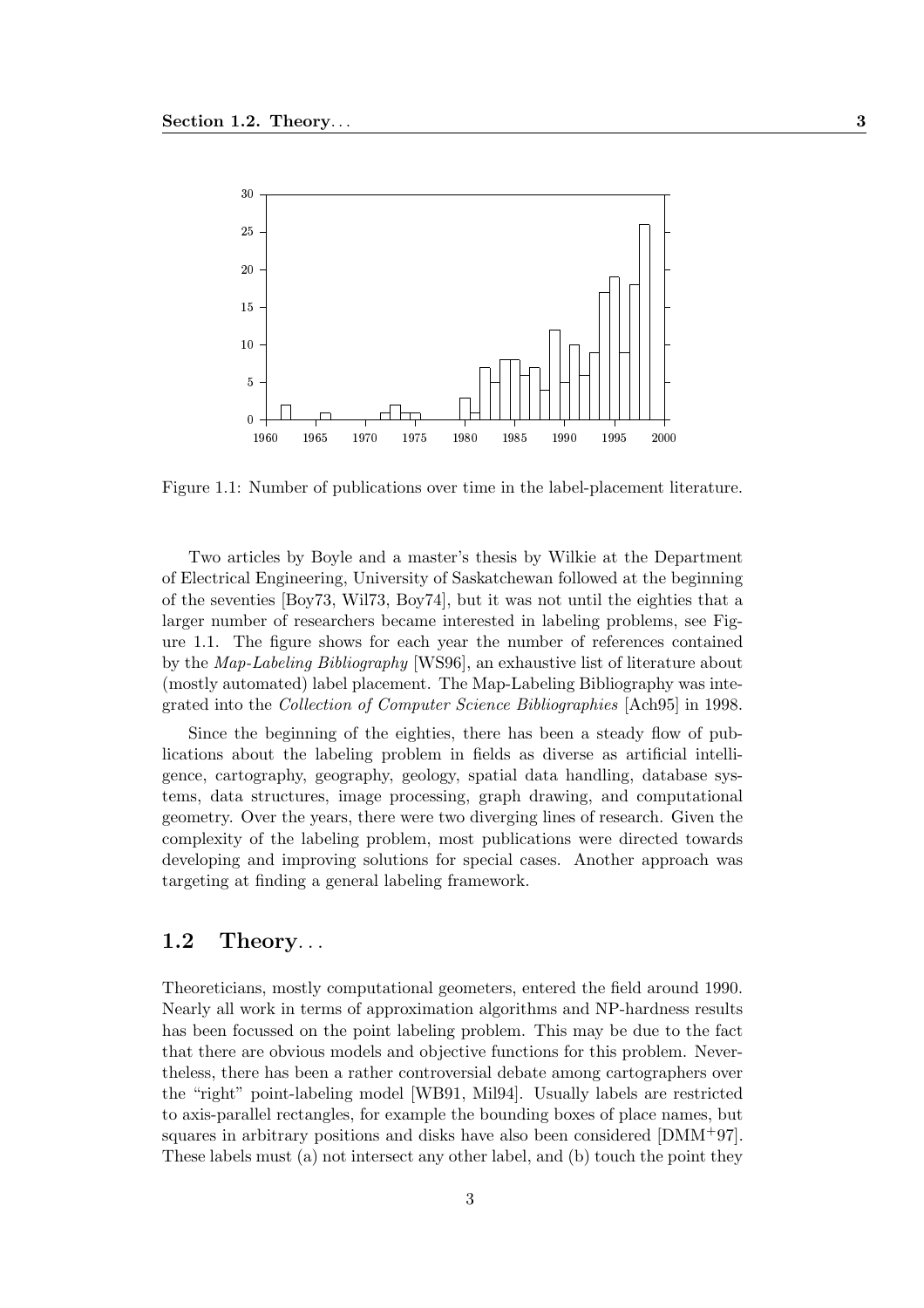label. While condition (a) guarantees legibility (given labels of sufficient size), condition (b) is responsible for the unambiguity of a labeling. Condition (b) has often been further restricted to the case where one of a label's corners must coincide with the point to be labeled. Some cartographers additionally allow the four positions where the midpoint of a label edge coincides with the point. This is how the basic labeling requirements mentioned above are modeled for points.

However, even apparently simple special cases of the point labeling problem, like deciding whether a set of points can be labeled with unit squares in one of four positions, have turned out to be NP-hard [MS91, FW91, KR92]. Therefore most theoreticians have studied approximation algorithms that maximize either the label size [FW91, DMM+97], the number of points with labels [AvKS98, vKSW99], or both criteria simultaneously [DMM+97]. Nevertheless, algorithms that can solve problems of a few dozen to a few hundred points optimally have also been studied in the past [Pre93, KMPS93, Sch95, VA99].

# 1.3 ...and Practice

Practitioners on the other hand have proposed an abundance of models and heuristics for labeling point, linear or area features on maps, and nodes or edges in graph drawings. While most of these algorithms may work well in practice, they lack guarantees on the quality of their results and often even asymptotic bounds on their runtime.

If quality guarantees or time bounds cannot be given, it is important to compare algorithms experimentally, both on real-world and synthetic data. There are extensive experimental comparisons of point labeling algorithms [CMS95, CFMS97, WW98]. However, we are not aware of similar work on algorithms for labeling more complex features. The reason for this may be that models for labeling one- or two-dimensional features tend to include aesthetic criteria that are highly application dependent.

# 1.4 Quality

Only recently another, more fundamental, question has been treated; namely how the quality of a label placement can be defined [vDvKSW99]. The basic idea is to collect a set of rules similar to those proposed by Imhof, and to quantify these rules subsequently. Such a quantification would have the task to produce formulae with a small number of parameters that can be set according to the application. The formulae should in turn be designed so that they are easily computable. Given an automatic label-quality checker, it will be possible to evaluate existing label-placement algorithms, locate their deficiencies, and ultimately come up with better algorithms. Determining a set of evaluation functions, upon which the label-placement community would generally agree, would mean a significant progress of the field, a step from a technical to a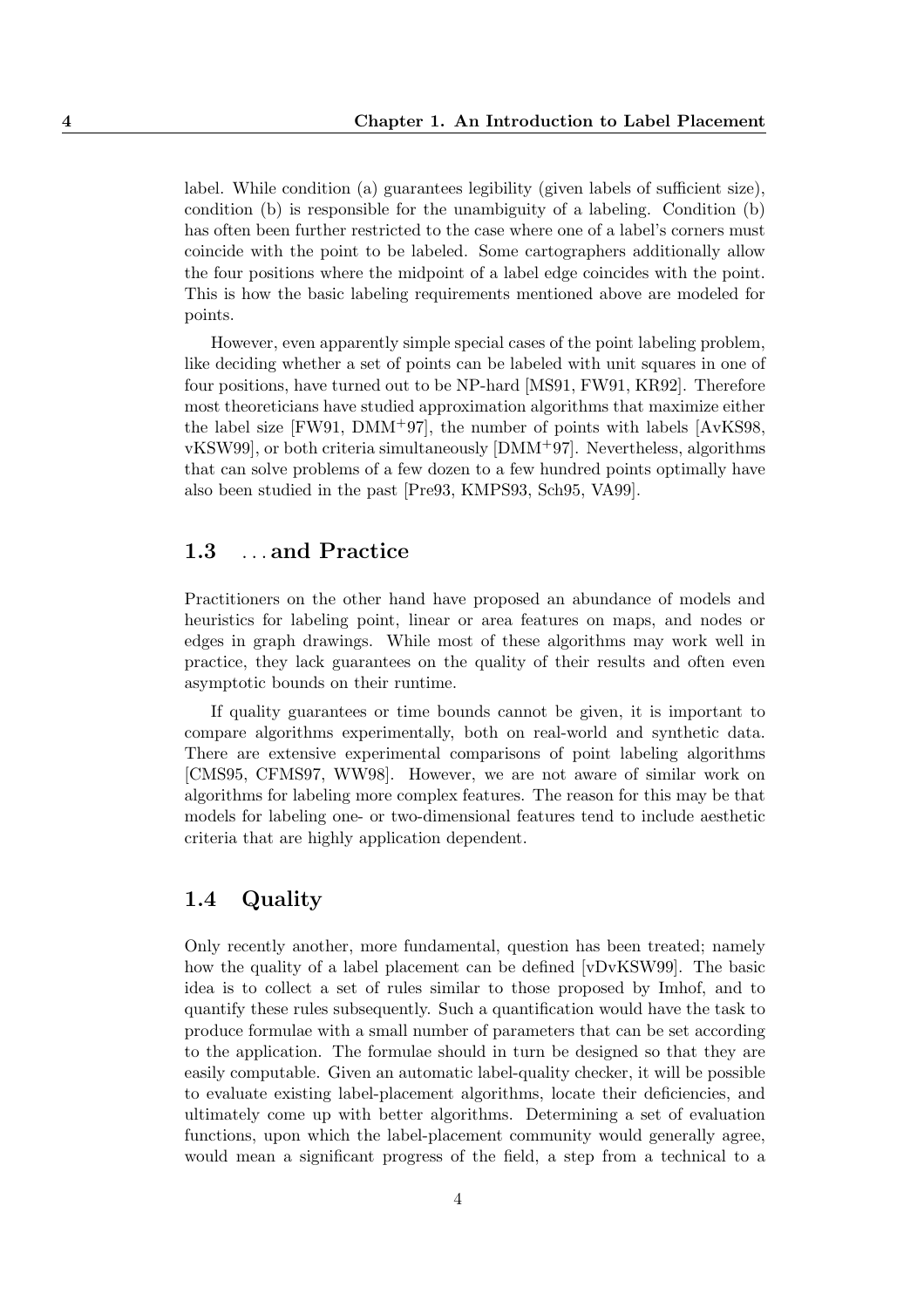scientific level.

So far the most common criteria taken into account for judging the quality of a label placement were either the number of features labeled or the label size. Again, only for labeling points more elaborate quality criteria have already been proposed and implemented, usually with the help of genetic algorithms [Djo94, VWS97, Pre98, Rum98, Rai98, Rai99, vDTdB99]. An exception to this is a rule-based system that Anthony Cook proposed and implemented in Prolog in collaboration with the British Ordnance Survey [Coo88]. He explicitely lists Imhof's rules and takes many of them into consideration.

# 1.5 Future Development

Since Yoeli opened the field of literature on automated label placement, the speed of hardware and the quality of printers has increased dramatically while the price for storage has dropped by the same order of magnitude. Furthermore, data structures and algorithms even for complex geometric problems have become widely available through libraries like LEDA [NM90], CGAL [Ove96], or the S<sub>TL</sub> [MS96].

Concerning the future of label placement, I think that we can expect development into two somewhat contrary directions, namely high-quality and on-line labeling.

Assuming that the performance of computers and the price of human labour will further increase, so will the interest in high-quality labeling systems. So far, the only commercially available product is Maplex. This system was initially developed by a team of researchers under Christopher Jones at the University of Glamorgan, Wales [JC89]. Later the development of Maplex was continued by a company that was recently bought by one of the large producers of geographic information systems.

The core functionality of geographic information systems, or GIS for short, is to allow geographic data to be easily linked with other layers of information. Since GIS became available on PCs, they have gained enormous popularity for all kinds of administrative and planning tasks. One would think that labeling is a prominent feature of such systems, but so far most GIS offer only very basic placement routines. In practice, a GIS user is still forced to invest several hours in order to eliminate manually all label-label and label-feature intersections on a map—in spite of the large number of publications on automated label placement.

Given the success and the increasing availability of the Internet, the other important string of development can be expected to focus on rather simple, but very fast on-line applications. On-line mapping and label placement will certainly benefit from future extensions of the hypertext mark-up language (HTML). Soon it will be possible to transmit and depict vector images including text instead of bitmaps that tend to consume a lot of transmission time and computer storage. Already the current browser generation is able to place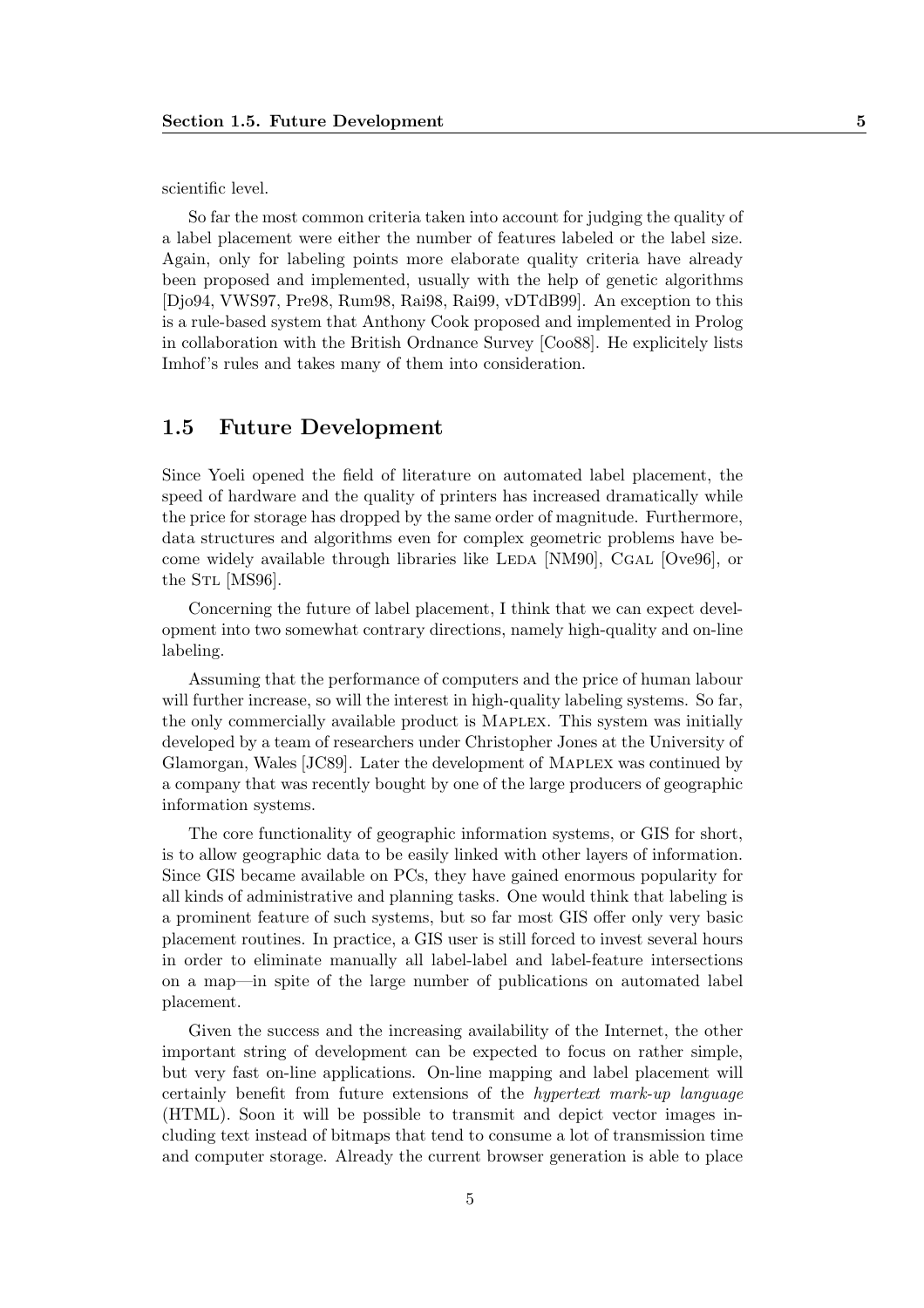text on top of graphics. This is one of the features of a much broader concept, namely *cascading style sheets* [JT98]. However, so far there is no generally accepted standard for font metrics. Thus the length of a textual label can vary from browser to browser, which makes it impossible to avoid intersections.

### 1.6 Overview

With this thesis, I would like to help narrowing the gap between theory and practice in automated label placement by presenting research in both directions. The thesis deals with the general label-placement problem, then investigates how to label points with rectangles or circles, how to label polygonal lines like rivers and finally how to design flexible geometric algorithms.

#### 1.6.1 General Labeling, Compatible Representatives, and CSP

The general label-placement problem consists of labeling a set of features (points, lines, regions) given a set of label candidates (rectangles, circles, ellipses, irregularly shaped labels) for each feature. Each feature and each of its label candidates has a specified position in the plane. In general, a label placement or labeling simply specifies a subset of the features and choses for each of these features a label from its set of label candidates such that no two labels intersect. In a complete labeling all features receive labels. Deciding whether a complete labeling exists is NP-hard in general [MS91, FW91]. Therefore, researchers have turned their attention mainly to develloping heuristics and approximation algorithms for two obvious optimization versions of the problem, namely label-number maximization and label-size maximization.

The decision problem is a special case of the problem of compatible representatives introduced by Knuth and Raghunathan [KR92]. Label candidates are compatible representatives of their features if they do not intersect. In other words, we restrict compatibility to the geometric meaning implied by our context. Knuth and Raghunathan point out that "cartographers face an interesting case of the problem of compatible representatives". The authors suggest that "it seems worthwhile to add the problem of compatible representatives to the class of 'combinatorial problems that deserve a name', and to investigate heuristics and additional special cases that prove to have efficient solutions." Knuth and Raghunathan prove that the Metafont-labeling problem, a special case of the point-labeling problem, is NP-complete.

In the artificial intelligence (AI) community, the problem of compatible representatives has been addressed as the constraint satisfaction problem (CSP). A CSP consists of a finite set V of variables (corresponding to our features), of finite variable domains, i.e. sets  $D_v$  of at most d values (our label candidates) for each variable v in  $V$ , and of relations  $R$  on subsets  $V_R$  of  $V$  that exclude certain combinations of values for  $V_R$ . If we use symmetric binary relations that exclude intersecting candidates for each pair of features, the label-placement decision problem fits into this framework. The usual objective in the AI community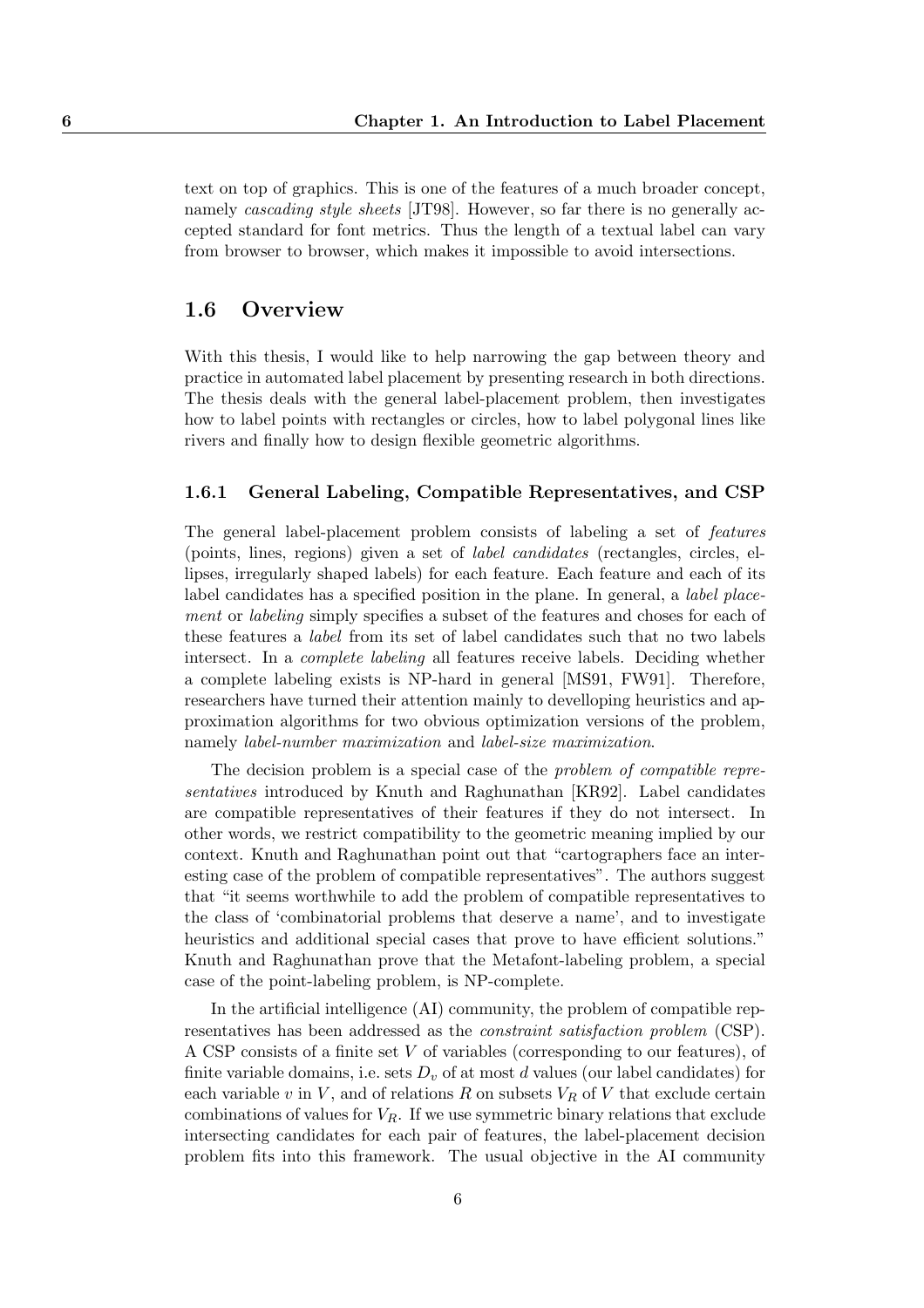is either to list all assignment tuples without conflicts [MF85], to minimize the number of conflicts [FW92], or to find the maximum weighted subset of constraints that still allows an assignment (Max-CSP) [SFV95]. Since graph coloring and the decision version of the label-placement problem are NP-hard special cases of CSPs, one cannot expect to solve general CSPs in polynomial time. For this reason, the class of *network-consistency algorithms* has been invented. These algorithms use local arguments to exclude values from the domain of a variable that cannot be part of a global solution. Network-consistency algorithms can be seen as a preprocessing step to backtracking since they often reduce the search space very effectively.

In Chapter 2, we introduce a new framework for the general label-placement problem. We first extend classical CSP in order to be able to express the labelnumber maximization problem within this new framework. Then we develop a new form of local consistency, namely r-irreducibility. We present an algorithm, EI-1, that achieves 2-irreducibility in  $O(d^3e)$  time using  $O(de)$  space, where d is the size of the variable domains and  $e$  the number of binary relations. We also give a simple algorithm that finds near-optimal solutions for problems within our framework by combining EI-1 with a heuristic. This algorithm, EI-1∗ has proven to perform very well in practice, see Section 3.2, where we apply it to the point-labeling problem.

The following chapters are devoted to special cases of the general labelplacement problem. In Chapters 3 to 5, we investigate the problems of labeling point and line features. When labeling a set of points, two fundamental questions can be asked. First, how many points can be labeled and second, how large can the labels be if all points must be labeled.

#### 1.6.2 Point Labeling: Label-Number Maximization

In Chapter 3, we focus on label-number maximization given axis-parallel rectangular label candidates. First, we present two classes of models for labeling points with axis-parallel rectangles, namely so-called fixed-position and slider models. While the former restrict the number of candidates to a constant, the latter allow an infinite number. We compare some of these models theoretically by showing how many more points can be labeled in one model than in another. This is joint work with Marc van Kreveld and Tycho Strijk, both at Universiteit Utrecht [vKSW98, vKSW99].

Next, we exemplify our general framework at one of the fixed-position models. We do this such that it becomes clear how our concept can be applied to other cases. The resulting algorithm is fast, simple and performs well even on large real-world data sets. We study competing algorithms and do a thorough empirical comparison. It turns out that our algorithm produces results comparable to simulated annealing but obtains them much faster. Our algorithm outperforms a heuristic of Kakoulis and Tollis [KT98], not only in terms of time, but also in terms of quality. Like our framework, both simulated annealing [ECMS97] and the heuristic of Kakoulis and Tollis can be applied to the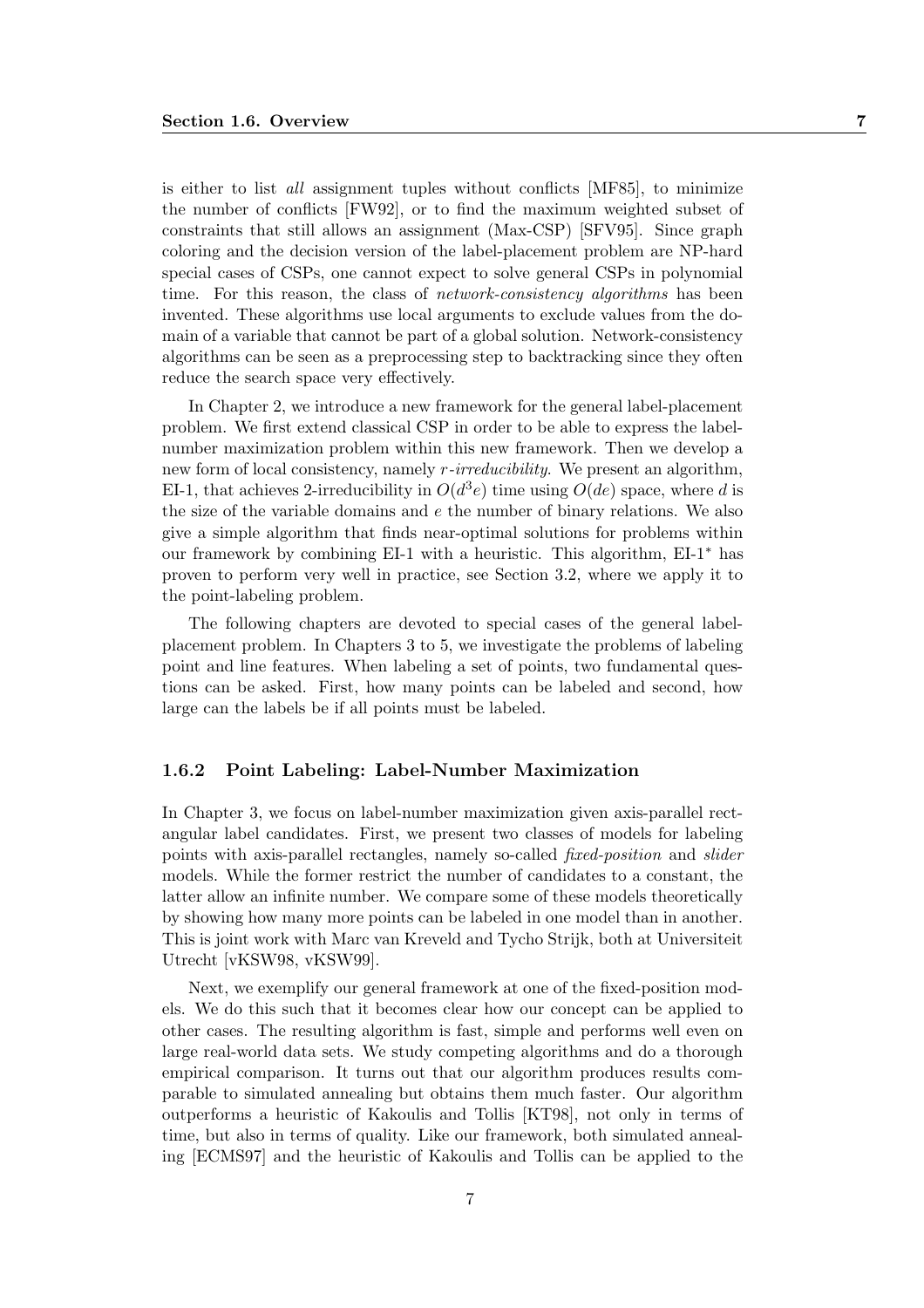general label-placement problem.

Since our framework is limited to fixed-position models, we also propose a fast greedy algorithm that works for slider and fixed-position models. Then we show that the slider models have polynomial-time approximation schemes. Finally we compare the greedy algorithms for slider models experimentally to those for fixed-position models. This part is also joint work with Marc van Kreveld and Tycho Strijk [vKSW98, vKSW99].

#### 1.6.3 Point Labeling: Label-Size Maximization

In Chapter 4, we look at the second aspect of point labeling, namely labelsize maximization. Instead of asking how many features can be labeled given candidates of a fixed size, we now assume that all points must be labeled and that their labels all have the same size. Under these circumstances it is natural to search for algorithms that simultaneously maximize the size of all labels. In the case of square label candidates, four per point, a theoretically optimal algorithm is known [FW91, Wag94] and has been extended to perform very well in practice [WW97]. We propose an algorithm for labeling points with uniform circles. The algorithm guarantees to find a placement with circles of about 1/20 of the diameter of the labels in an optimum solution. This improves the only known algorithm  $[DMM+97]$  by more than 50%. We also show that it is NP-hard to approximate the problem beyond a certain constant factor. This is joint work with Tycho Strijk.

#### 1.6.4 Line Labeling

While an abundance of solutions for point labeling and some acceptable approaches to area labeling have been suggested, mostly using the medial axis [AF84] or methods for computing the largest enclosed rectangle of given aspect ratio [vR89, AIK89, CK89, DMR97], there seems to be a gap in the literature concerning efficient geometric algorithms for labeling linear features such as rivers or streets. In Chapter 5 we turn our attention to line labeling. There the emphasis does not lie on maximizing label number or size, but on the question where to place the label in the vicinity of the object to be labeled. In other words, we are confronted with a modeling rather than an optimization problem. We first list the requirements of high-quality line labeling and divide them into two categories, hard and soft constraints.

In Section 5.3, we propose an efficient algorithm that produces a candidate strip along the input polyline. The strip has the same height as the given label, consists of rectangular and annular segments, and guarantees the hard constraints, such as a lower bound on a label's distance to the polyline and on the label's curvature.

In Section 5.4, we present algorithms for several evaluation functions whose task is to produce one or several good label placements within the candidate strip. These functions optimize soft constraints, such as the number of inflec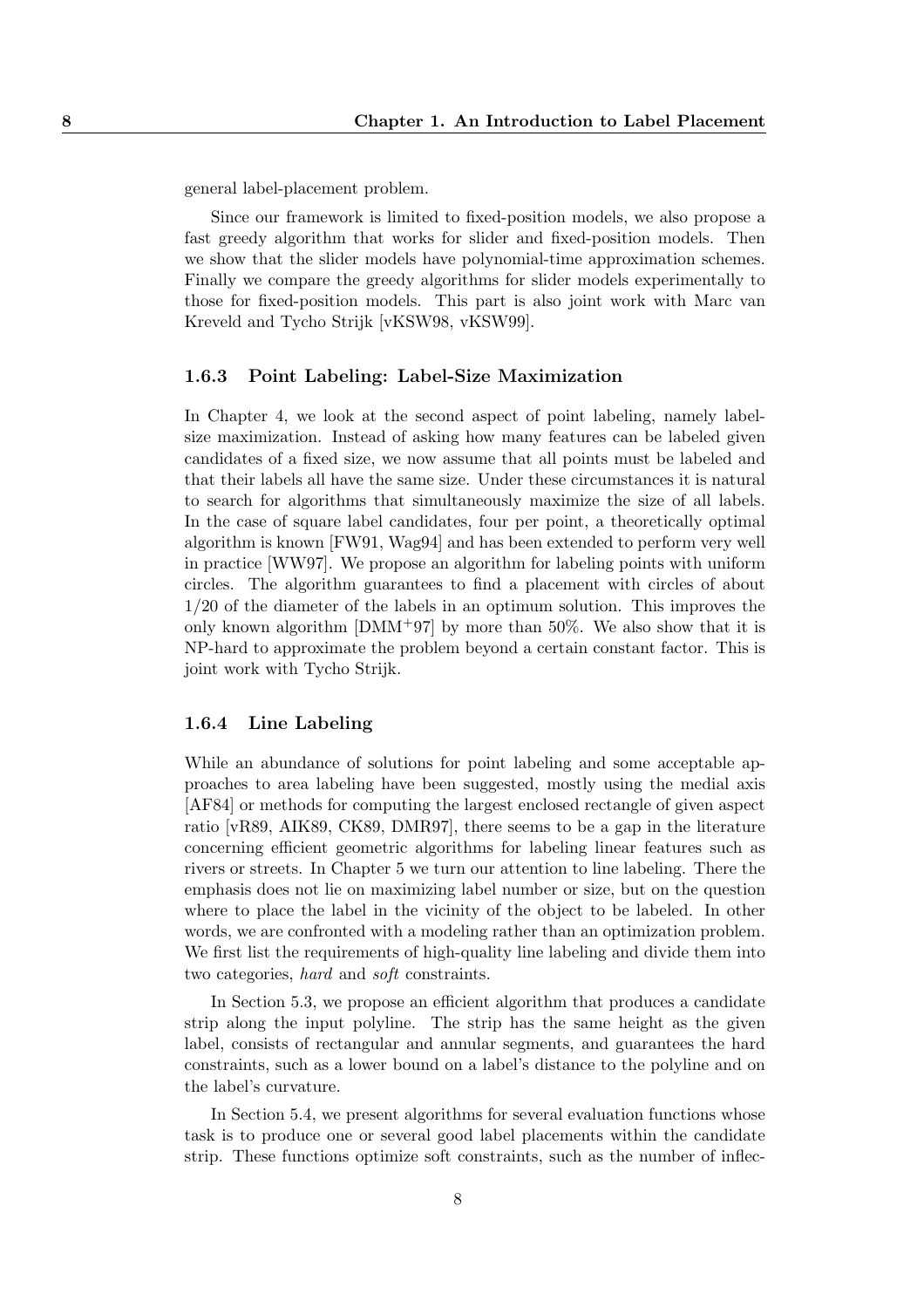tions. Again, we perform a thorough experimental analysis by applying our algorithm to synthetic as well as real-world data, see Section 5.5.

Although several line-labeling algorithms have been proposed in the literature [Coo88, DF92, BL95, AH95, ECMS97, Kra97, Bar97, PZC98, SvK99], our algorithm is the first where at the same time curved labels are allowed and bounds on the runtime given. Chapter 5 is joint work with Lars Knipping, Freie Universität Berlin, Marc van Kreveld, Tycho Strijk, both at Utrecht Universiteit, and Pankaj K. Agarwal, Duke University [WKvK+99].

#### 1.6.5 Designing Geometric Algorithms

In order to support the claim of the practical relevance of our concepts, we implemented most of the algorithms we propose. The experience we have gained from implementing led to a generic design concept for geometric algorithms, which we present in Chapter 6 in the form of a tutorial. Our concept greatly increases the flexibility of an implementation without sacrificing its ease-of-use. The gain in flexibility can reduce implementation effort by facilitating code reuse. Reusability in turn helps to achieve correctness since more users mean more testing. The loss in terms of efficiency is small.

Our concept is based on the generic programming paradigm that has evolved over the last few years. Generic programming is about making programs more flexible by making them more general [BS98]. Abstracting from concrete inor output data representation is an example of generic programming. This paradigm has been so successful that a model—the Standard Template Library (STL) [MS96]—was created and added to C++, currently one of the most popular programming languages. The STL is a library of generic components, i.e. of algorithms, data containers, and iterators mediating between the former two. Iterators help to decouple algorithms from the type of data container they operate on. While iterators have been known before, the real novelty of the STL was the introduction of a requirements-based taxonomy of iterators, which gives a guideline for full decoupling, and an implementation of this taxonomy using the C++ template mechanism. By becoming part of the C++ standard, the STL has attracted considerable attention and has itself set a standard for good design.

After the introduction of the STL further concepts such as data accessors have been suggested in the C<sup>++</sup> literature to help programmers make their implementations even more generic [Küh96, Wei97]. Data accessors are a means to further decouple an implementation from the representation of in- and output data [KW97]. So far, these extensions have been applied predominantly to graph problems [NW96]. Exceptions such as [Wei98, Ket98] deal with the representation of geometric objects, not with the design of geometric algorithms, our main interest here. In order to show the relevance of STL-style generic programming including later extensions as data accessors for geometric algorithms, we investigate a simple rectangle-intersection algorithm that follows the well-known sweep-line paradigm. Using this example we give a step-by step guide from an inflexible, naive interface to a truly flexible interface that sup-